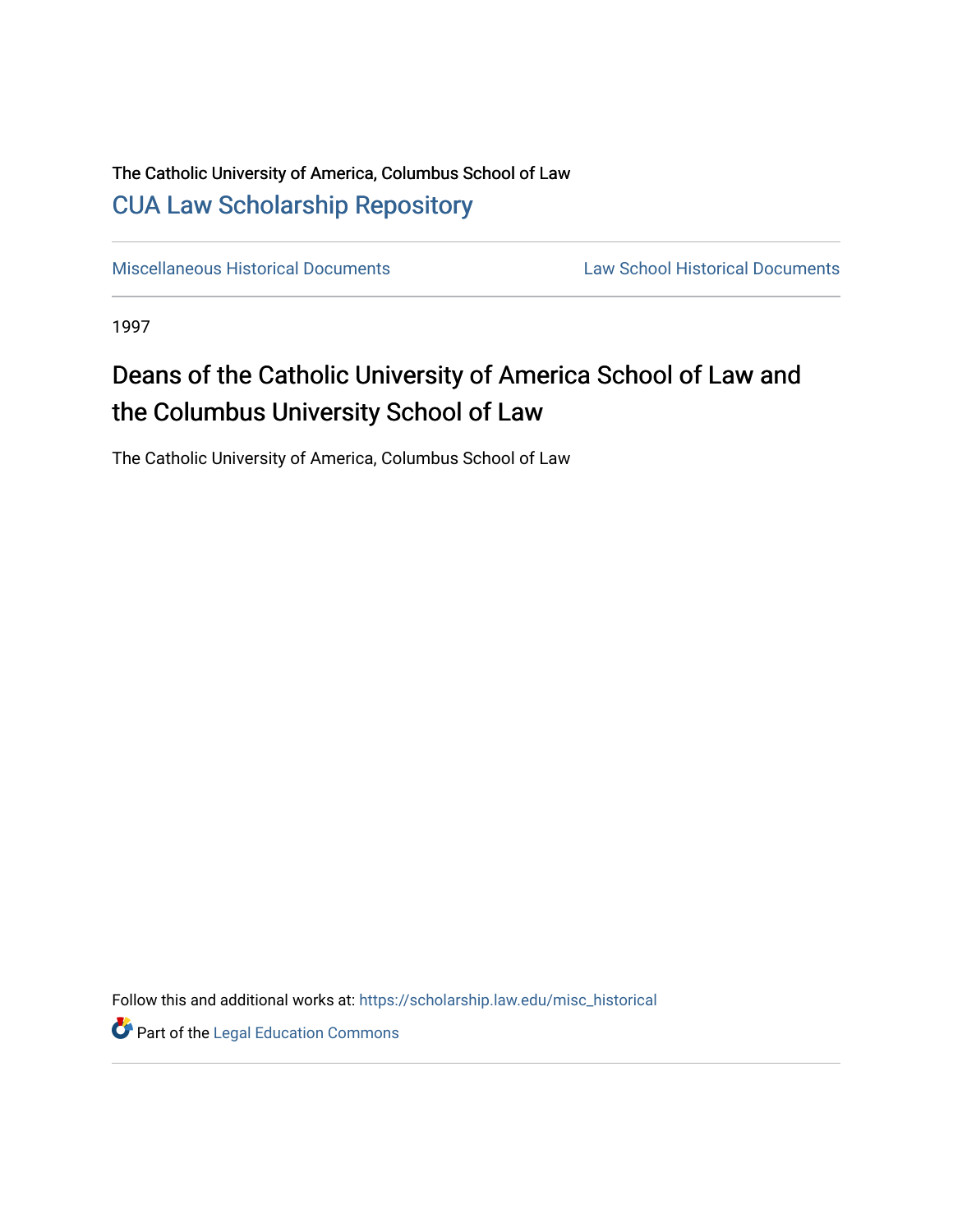# DEANS THE CATHOLIC UNIVERSITY LAW SCHOOL AND COLUMBUS SCHOOL OF LAW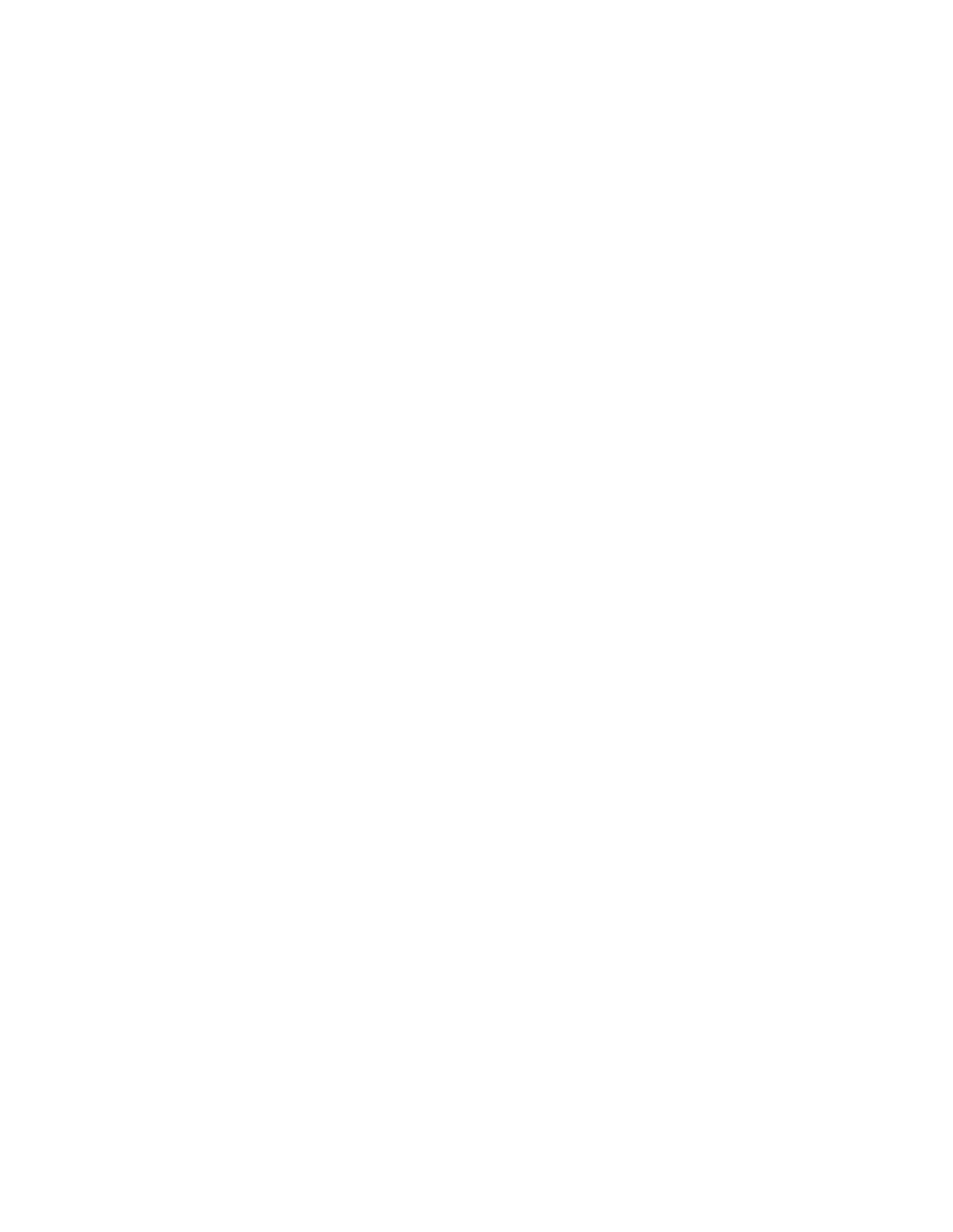

#### **DEAN WILLIAM CALLYHAN ROBINSON**

1896‒1911

…raised the question "whether this University shall emancipate itself from subservience to variable bar requirements, shall cut itself loose from the crowd of competing professional schools, and shall confine itself to scientific methods of study in reference to all its legal instruction."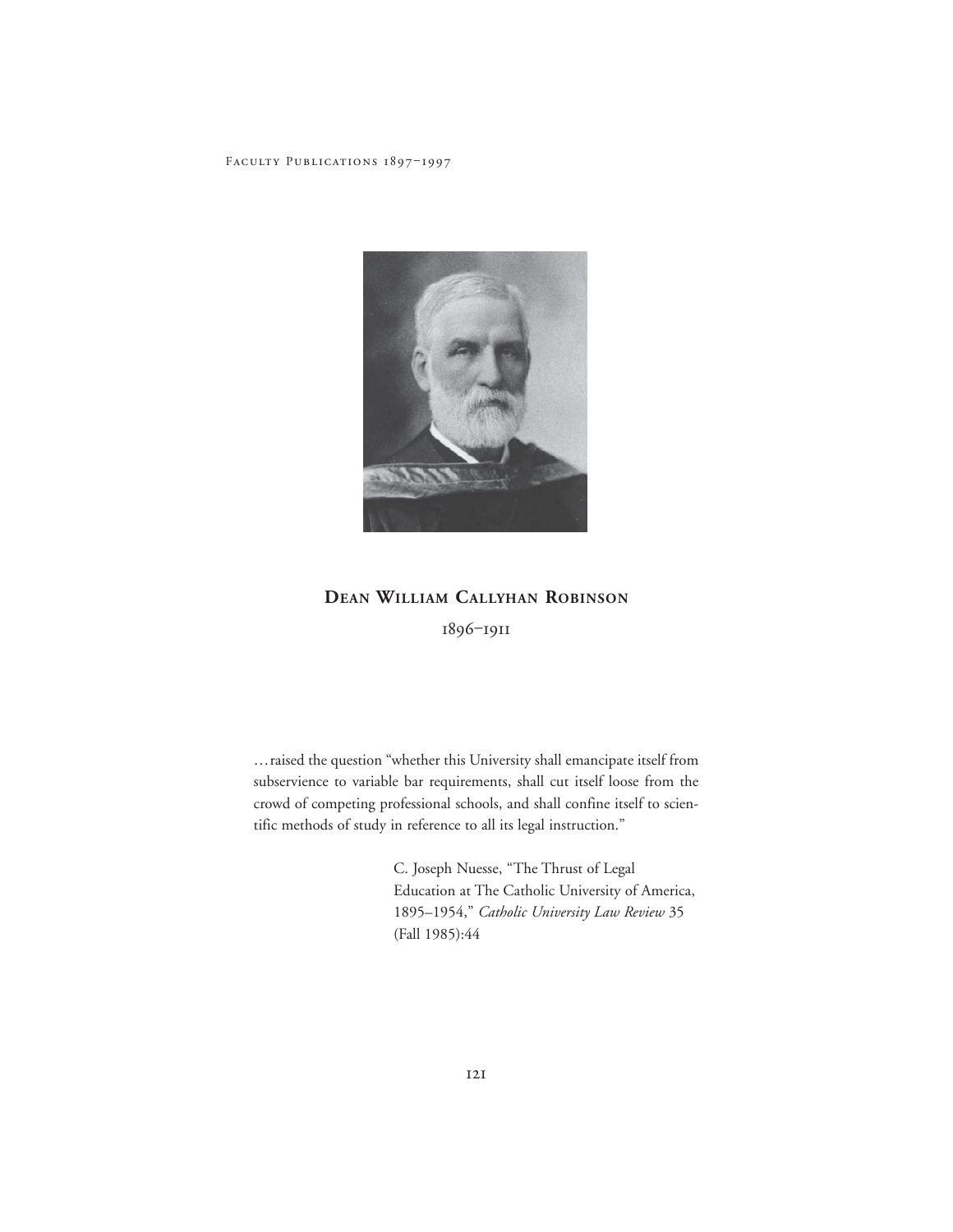

**DEAN THOMAS C. CARRIGAN** 1912‒1921

… eulogized "for completing the transition to the case method of instruction and improvement of the law library."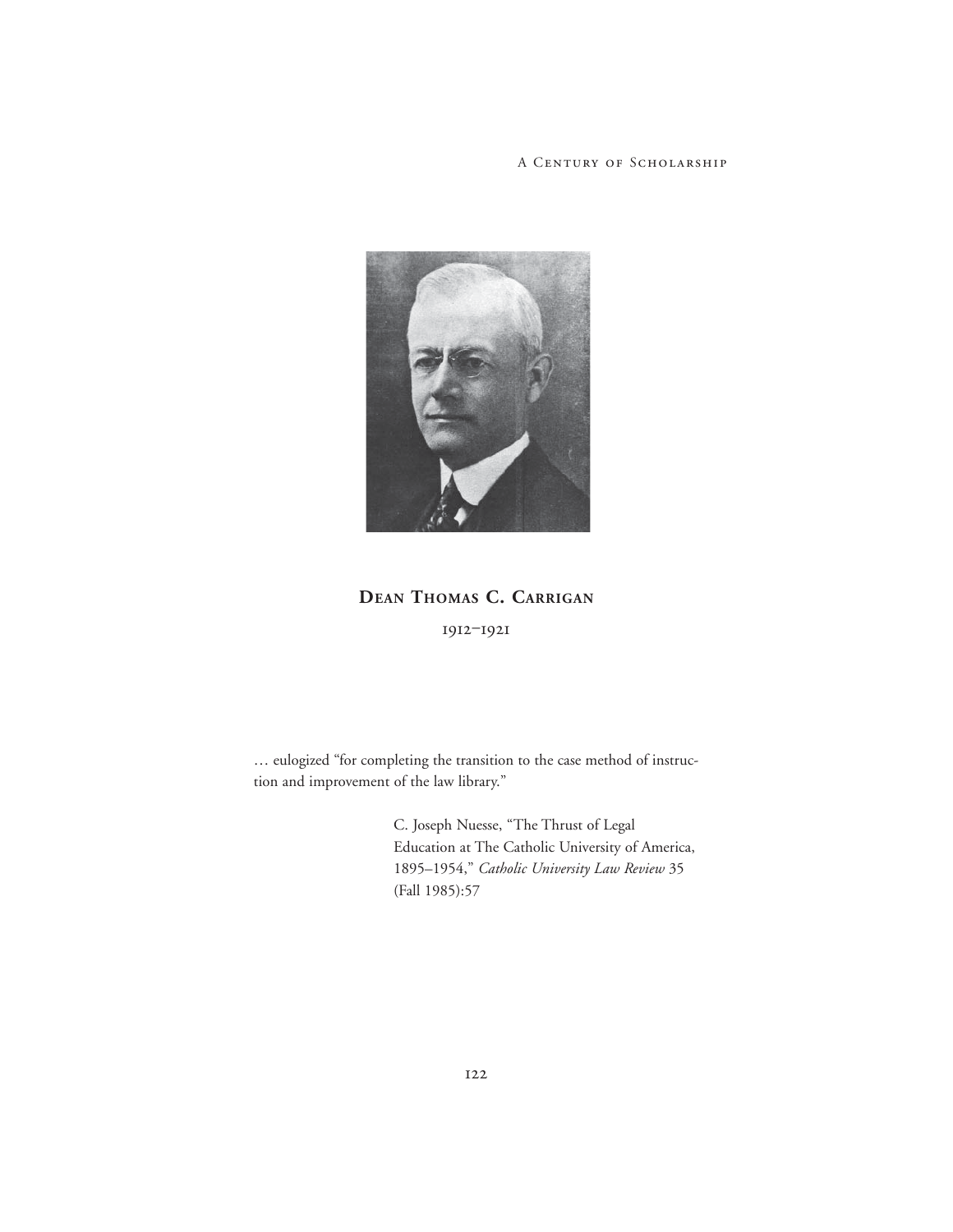

### **DEAN PETER J. MCLOUGHLIN** 1921‒1928

… under his stewardship "the school was the first in the District of Columbia to be officially recognized as being in compliance with ABA standards."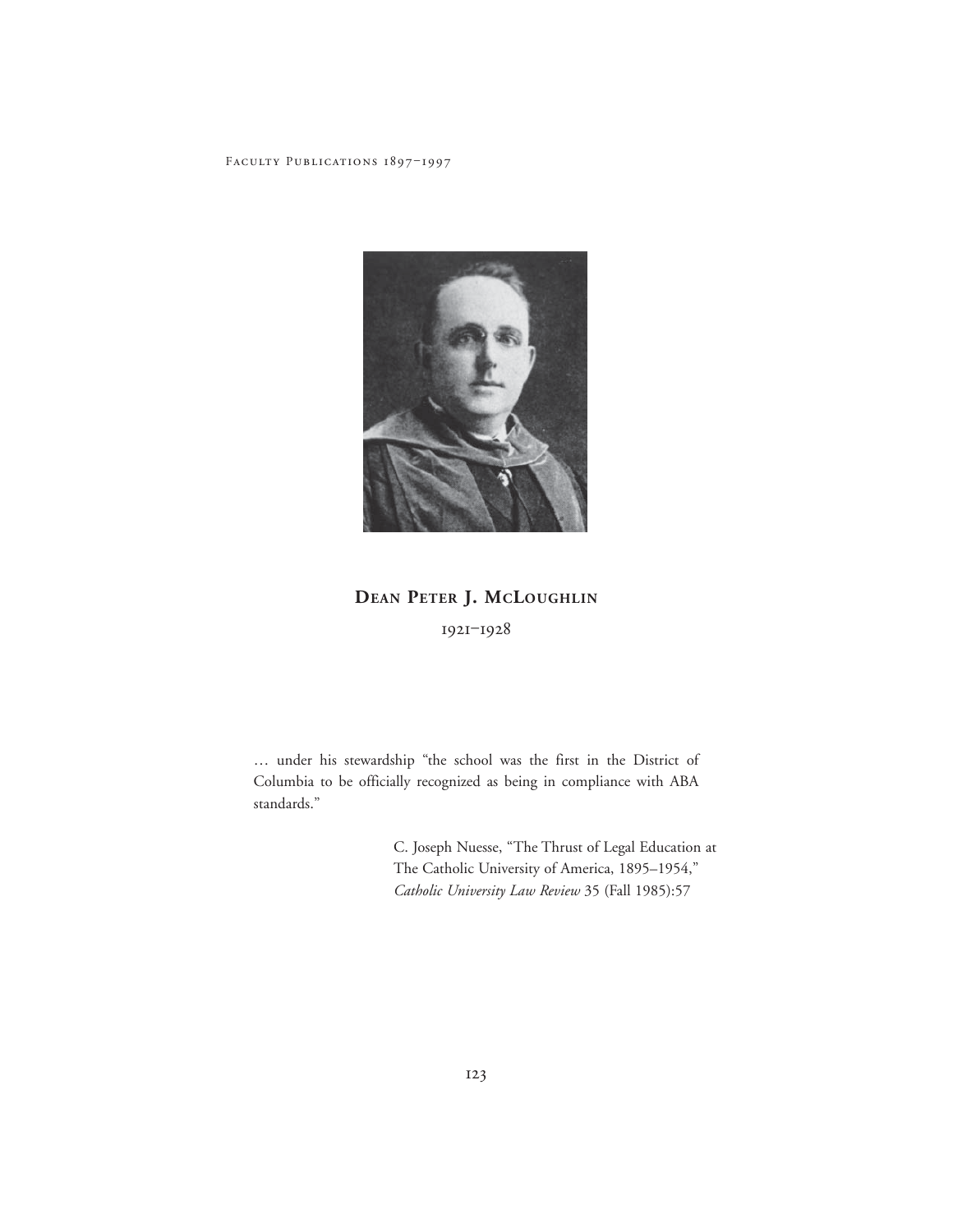

#### **ACTING DEAN WILLIAM H. DELACY**

1928-1930

… included "outstanding Catholic lawyers in informal discussion and in a meeting called for on March 4, 1929, Justice Pierce Butler of the United States Supreme Court was one of the participants."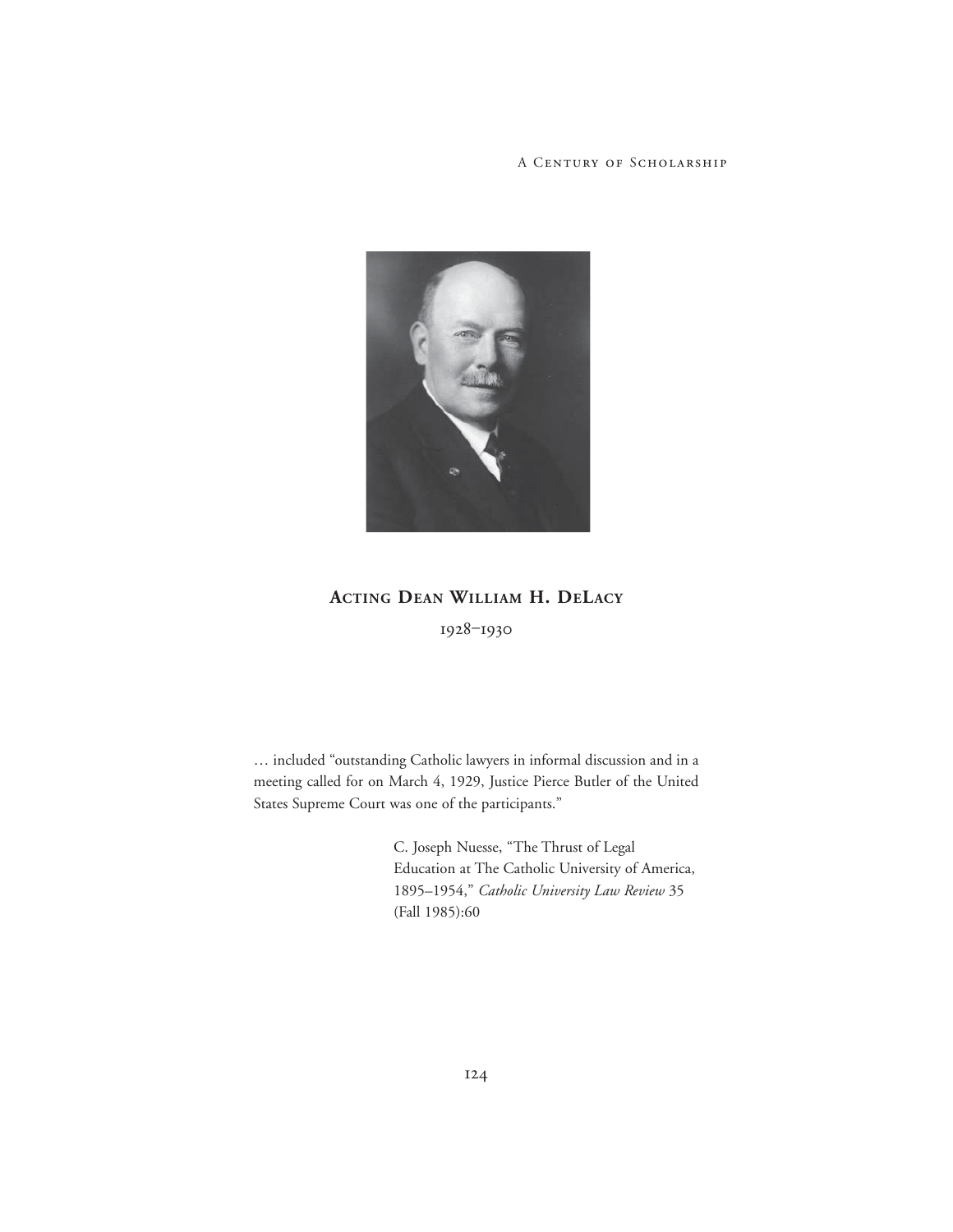

### **DEAN JOHN MCDILL FOX** 1930‒1935

With Fox's appointment, "the rector felt that he could report 'that the Law School has again been put on the road originally outlined by the late Dean Robinson, to produce a learned, scholarly, and cultured Catholic bar'."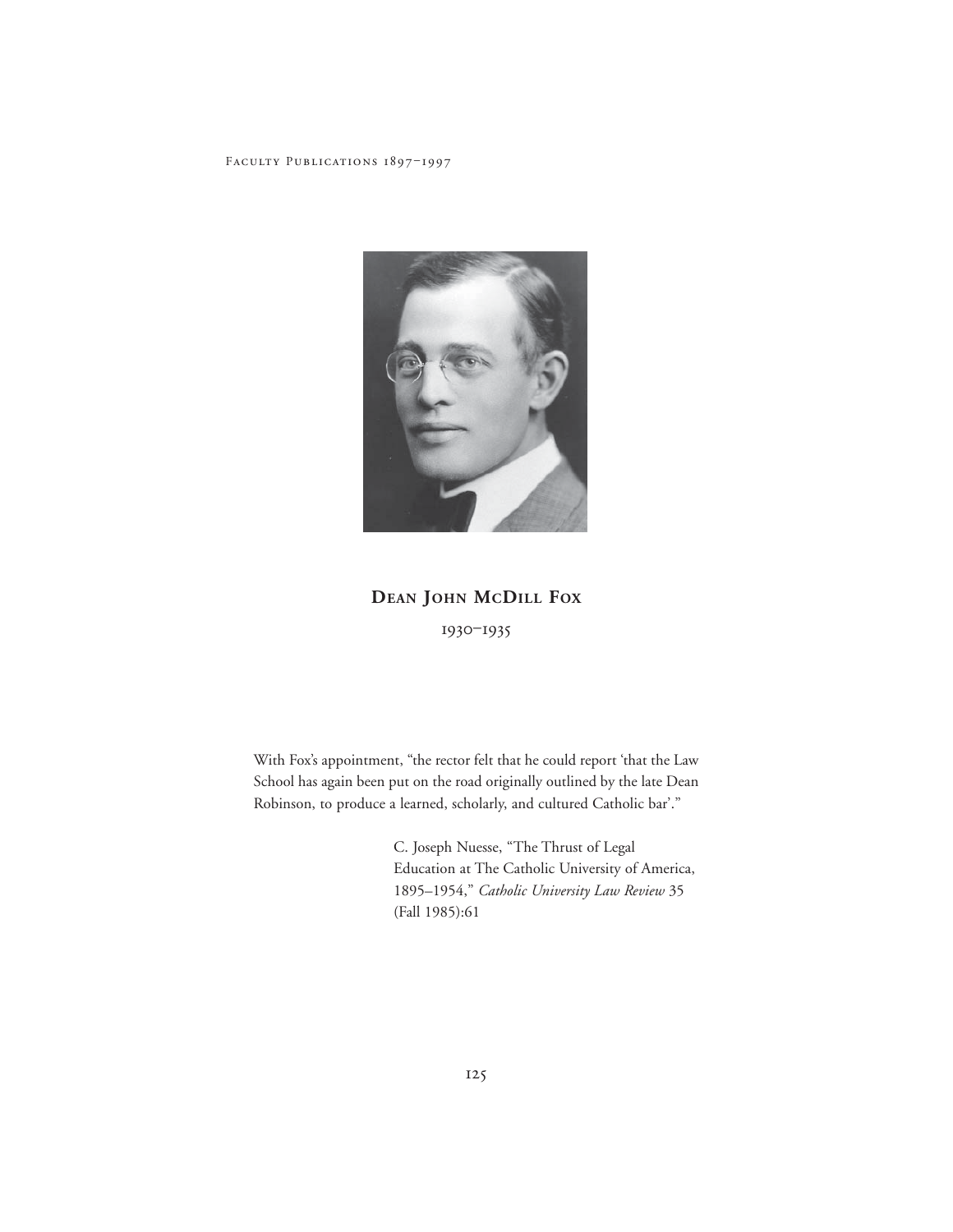

### **ACTING DEAN JAMES J. HAYDEN** 1935‒1937

… "resurrected the old question of moving the school to a downtown location, even to the point of identifying specific buildings for which he had obtained blueprints."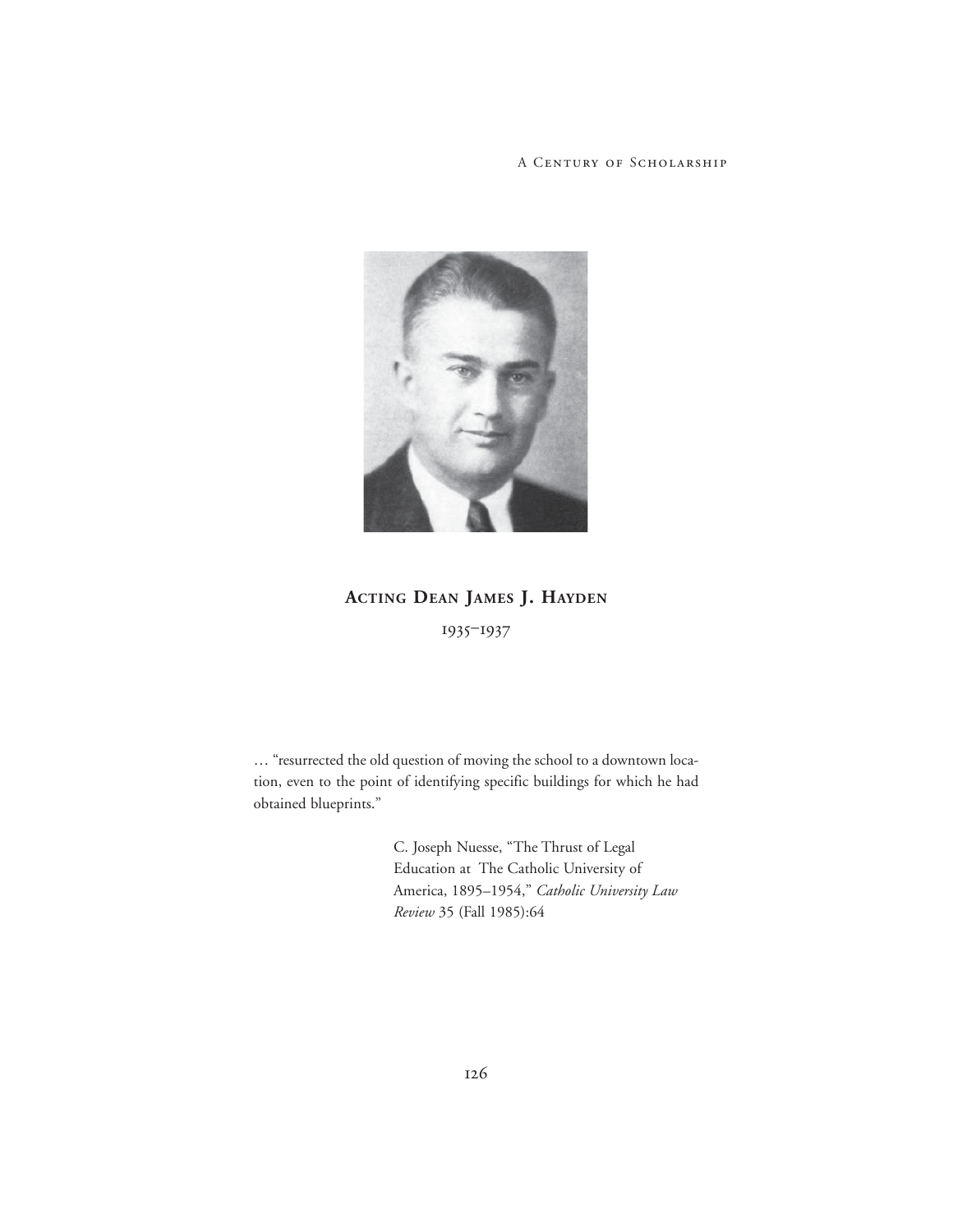

**DEAN ROBERT J. WHITE** 1937‒1948

"We have determined upon the policy of building the school up to one hundred carefully chosen students, who by their scholastic records and character, give promise not only of success as lawyers, but real Catholic influence in public affairs."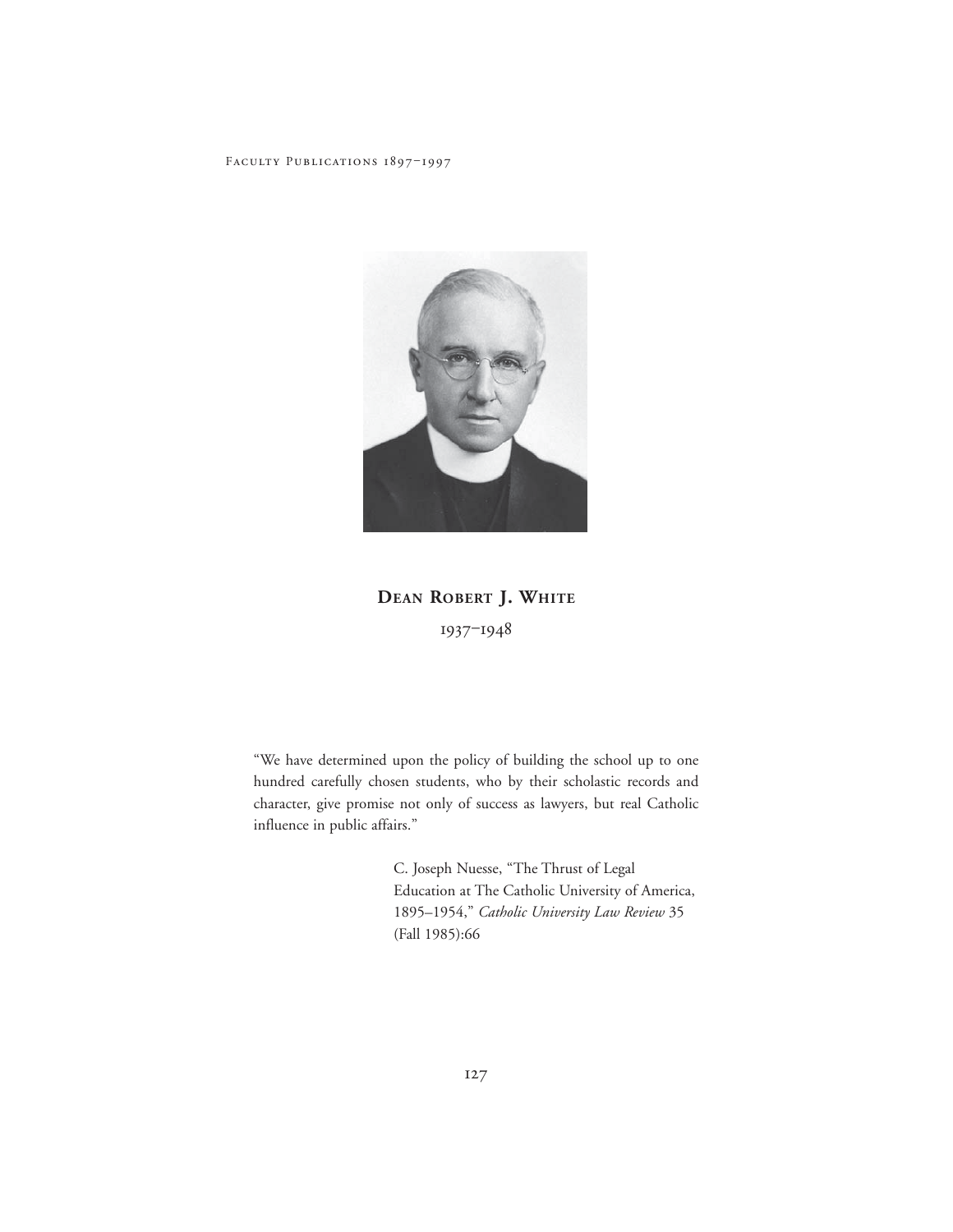

#### **DEAN BRENDAN FRANCIS BROWN**

ACTING DEAN 1942‒1946  $\rm DEAN$ 1949‒1954

… established "*Catholic University Law Review*, which was approved by the university at the end of 1949 on the conditions that it have a faculty adviser and advance funding."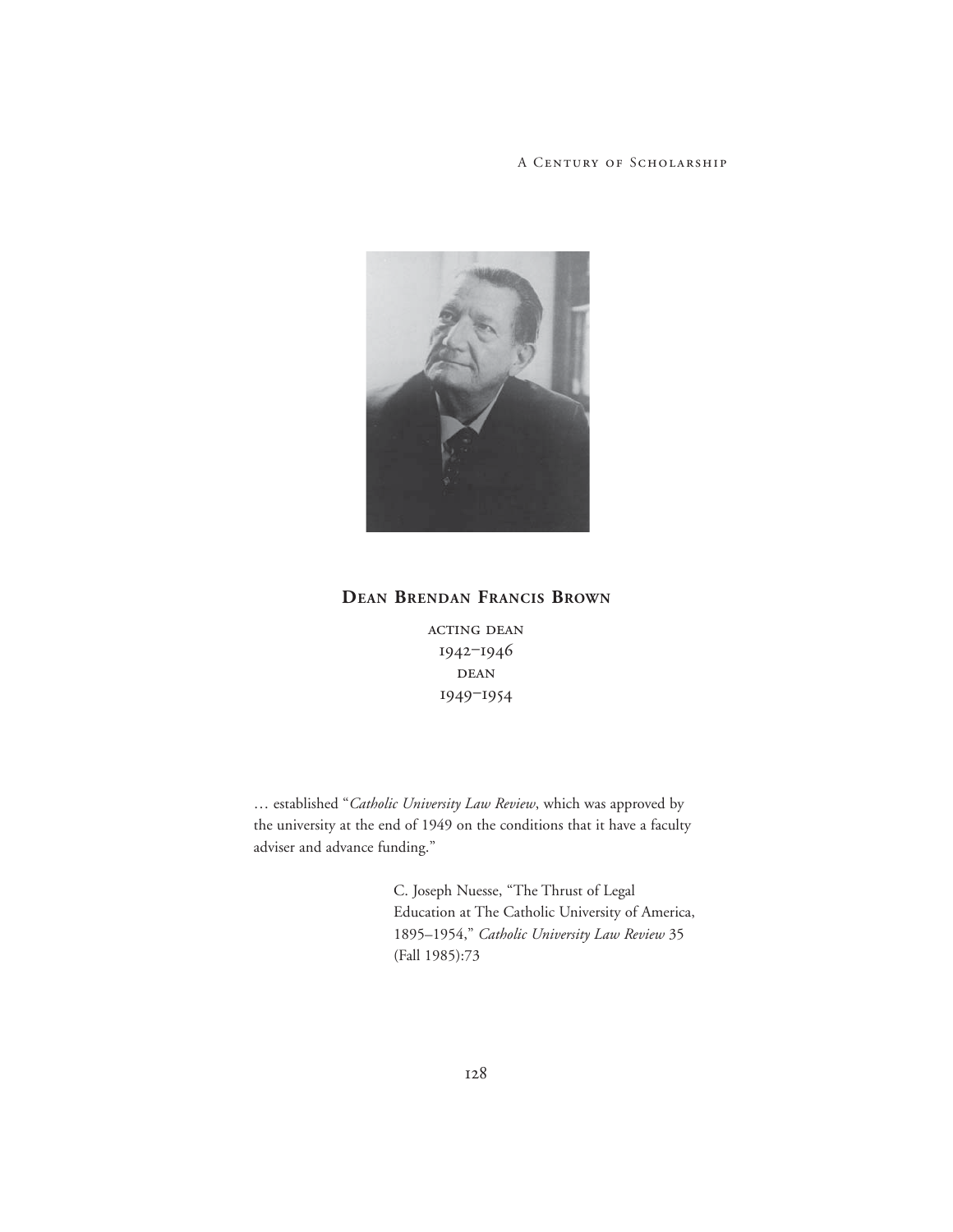

### DEAN VERNON X. MILLER 1955-1968

"... created the Columbus School of Law, nurtured if from a very few students in a downtown 18th Street townhouse to many students in the new Leahy Hall."

Contact 4, no. 1, p. 1, May 1986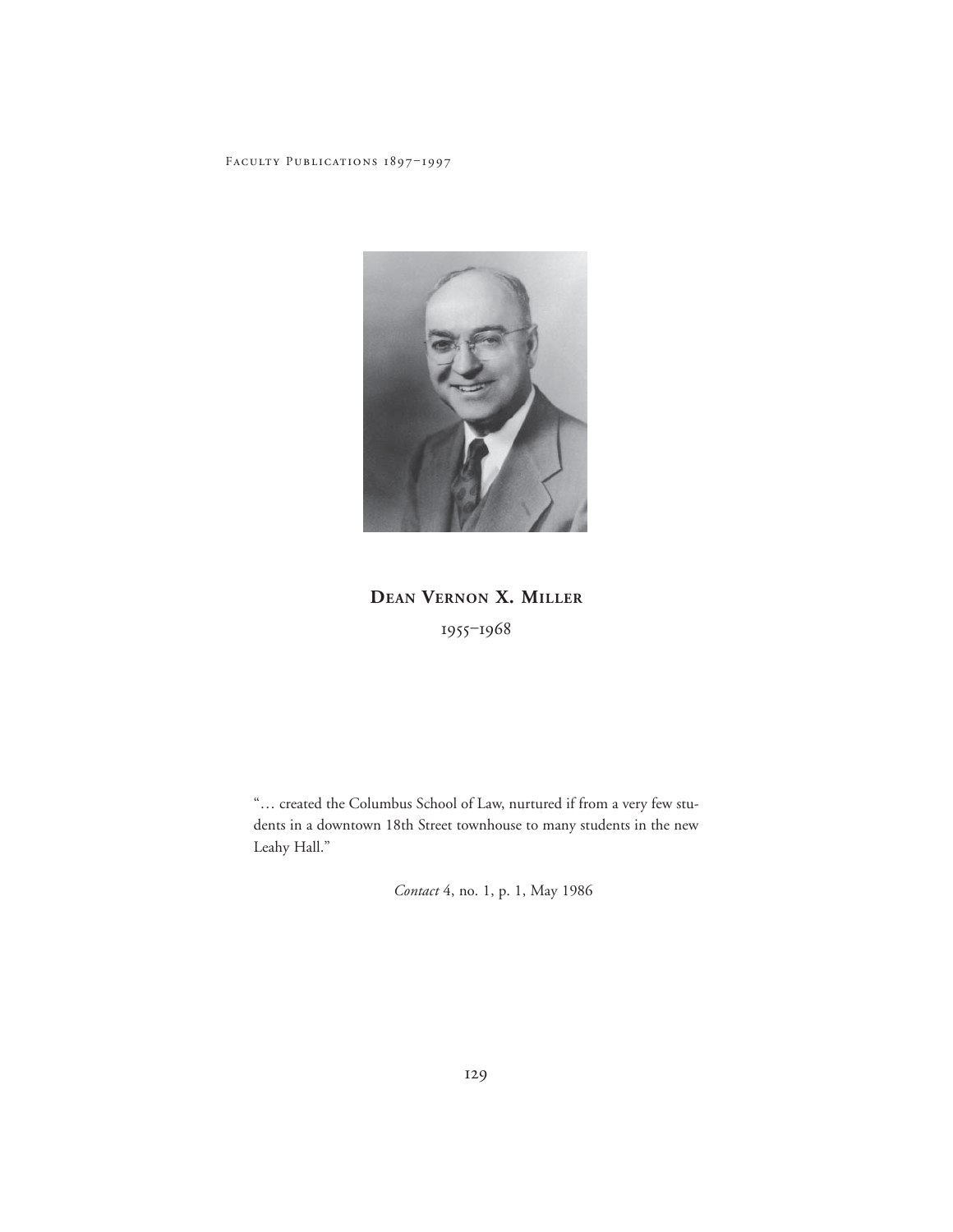

# **DEAN E. CLINTON BAMBERGER**

1969‒1975

… proclaimed "no student should leave without understanding a couple of things: lawyers have power in American society, lawyers have the power to effect social change, and …they have an obligation to try to effect change for the better in society."

*Judicial Notice*, III, no. 8, p. 3, March 21, 1977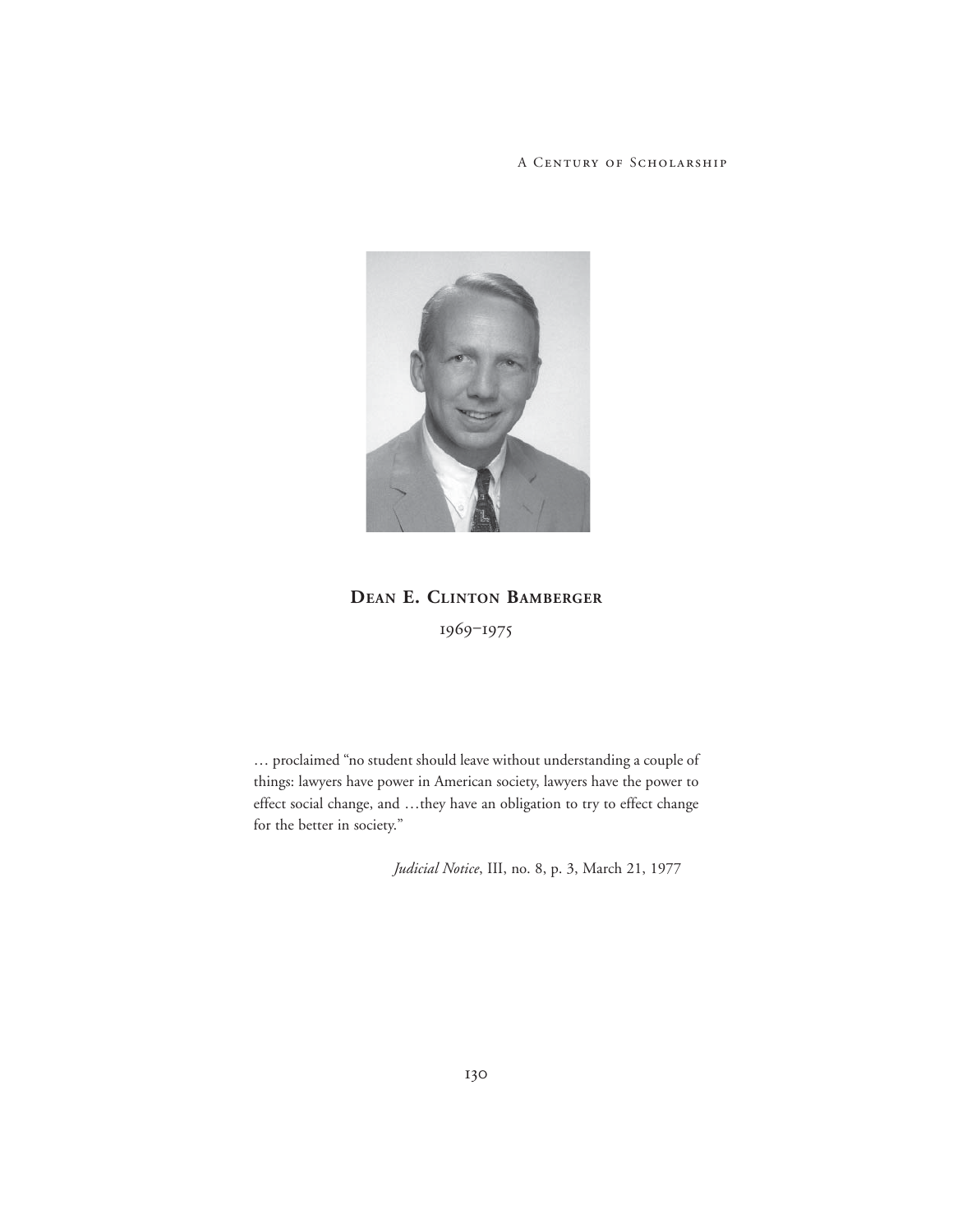

MICHAEL D. O'KEEFE 1974-1975



RAYMOND E. GALLAGHER, JR. 1975-1976



THEODORE VOORHEES 1976-1977

### **ACTING DEANS**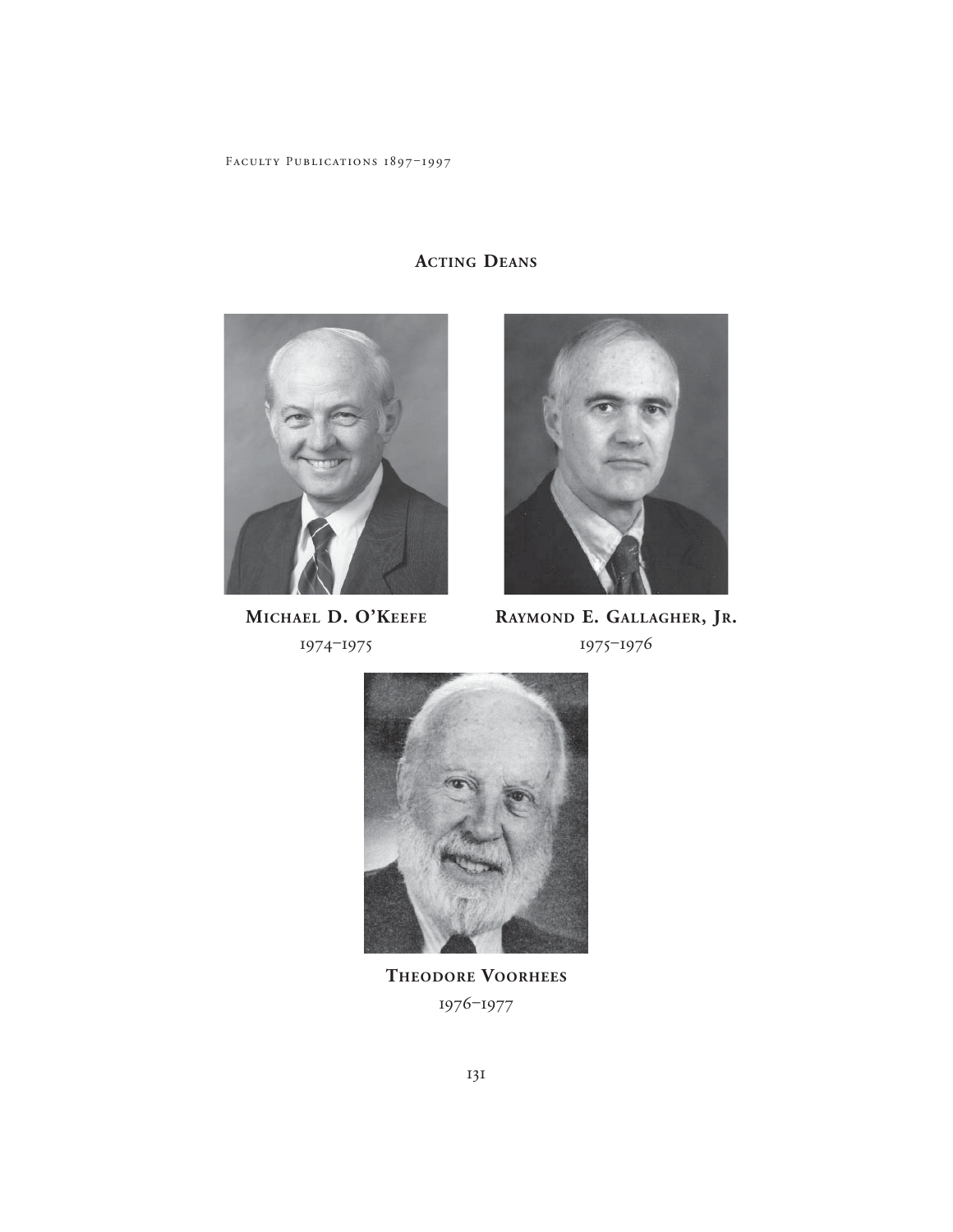

**DEAN JOHN L. GARVEY** 1977‒1979

… cited the school's three strengths: "its smallness…concern for social justice and the emphasis on clinical education."

*Judicial Notice*, III, no. 8, p. 3, March 21, 1977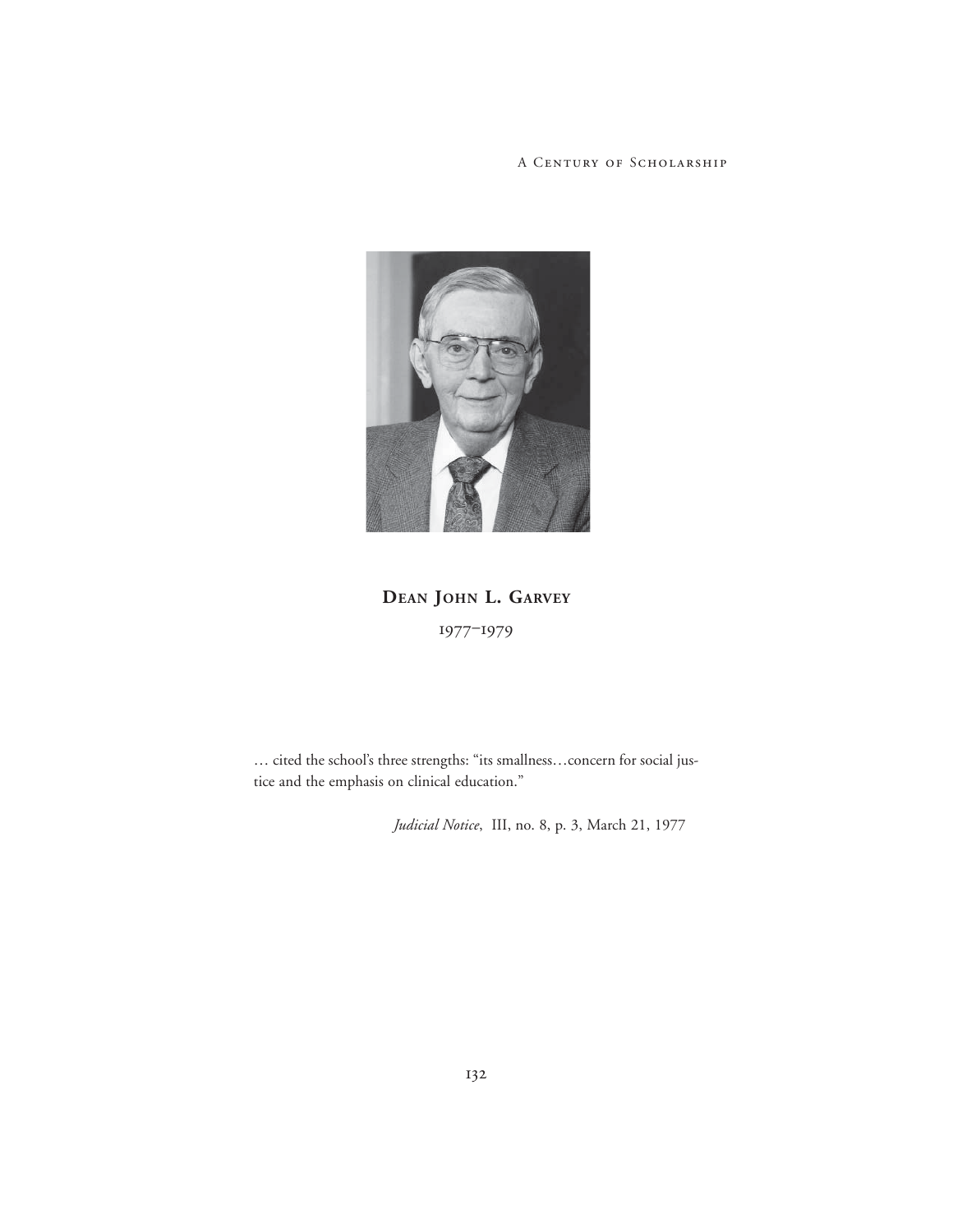

**DEAN STEVEN P. FRANKINO** 1979-1987

"The level of classroom instruction and student rapport is the best I have experienced in legal education. The senior faculty has been recognized in a national survey as one of the most productive in number of scholarly publications. The younger faculty are meeting and exceeding this high standard."

*Contact*, 5, no. 2, p. 1, February 1987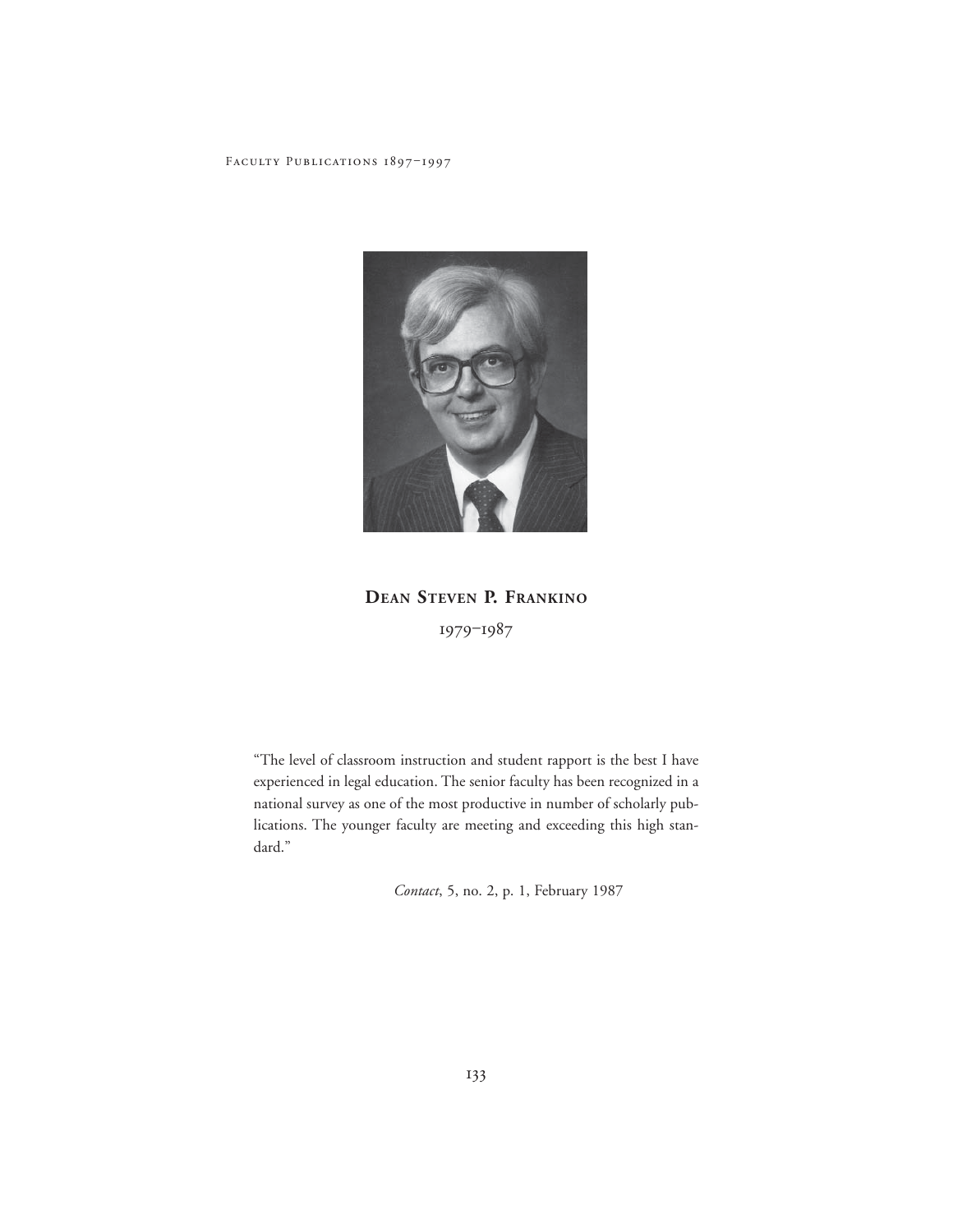

#### **DEAN RALPH J. ROHNER**

acting dean 1968-1969 DEAN 1987‒1995

"The new building will become the focal point of our public image, and the symbol of our quest for excellence."

*Contact*, 11, no. 3, p. 2, Winter 1993